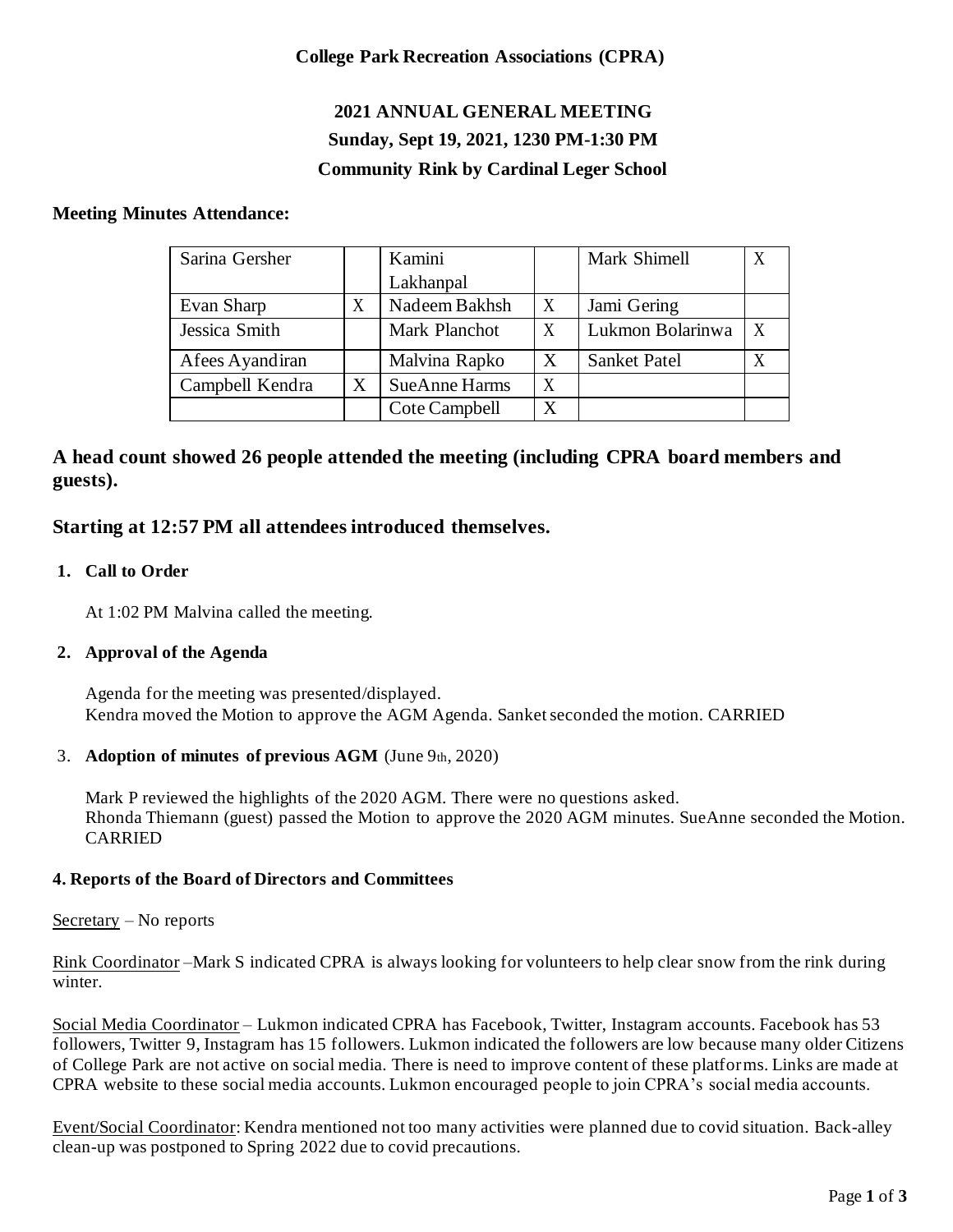Indoor Program Coordinator – SueAnne briefly mentioned the winter 2021 programs. SueAnne looking for volunteers to help organize winter activities. SueAnne briefly mentioned the Fall 2021 Programs. These Programs are mentioned in CPRA's Sept Newsletter.

Facility coordinator – Nadeem mentioned all Fall 2021 programs are booked at Ecole College Park Public School.

Member at Large - Sanket had no reports to provide.

Newsletter Editor – Malvina read the report on behalf of Kamini. No newsletter in Aug 2021. Some financial support received from advertisers. CPRA hired one person for delivering Newsletters to houses and used Canada Post for deliveries to apartments. There was some discussion from members on how CPRA is managing costs during COVID and if costs to produce newsletters is being looked at. No decisions were made, but Mark mentioned that this would be a topic the executive planned to discuss in more detail at the October executive meeting and make a plan for the upcoming year regarding newsletter production & delivery as well as frequency per year depending on the need.

College Park and Evan Hardy Sch Liason – Malvina indicated Murals were done at the community rink with help from students at Ecole College Park. Meet the Teacher is on Tuesday Sept 21 from 8:15-845 am at Ecole College Park.

Treasurer – Evan presented the actual 2020-21 and 2021-22 projected budget. The 2020-21 actual finances came it at a loss of \$3,500 for the fiscal year. An overall projected loss of \$1,700 is projected for 2021 -22. This loss is due to a decrease in revenue from membership fees & program registrations, and due to expenses, such as newsletters – which even with ad revenue generally cost the CPRA \$700 per edition to produce and distribute.

Evan made two Motions at the AGM.

Motion # 1: To accept the 2020's financial statement as presented. Paul Banik (guest) seconded the Motion. CARRIED

Motion # 2: Upcoming year's financial statement will be reviewed by McKenzie & Co. Lukmon seconded the Motion. CARRIED

Idea to balance budget or avoid losses were discussed. Few things to consider were:

- Increase membership fee
- Find cost effective means to operate the newsletter.
- Donation/membership drive.

Action Item: CPRA executive to discuss at future executive meetings ways of increasing membership revenue (perhaps donations or membership drive) and streamline costs on services offered by the CPRA such as newsletters.

Motion (by Evan S) to accept the Reports provided by the Directors and Committee. Seconded by Mark S. CARRIED

#### **5. New Business**

Bylaw 4 (executive positions) amendment. CPRA to review and amend Bylaw 4, such as:

- Amending the membership numbers from 18 to 20;
- Amending one of the Indoor Activities Coordinator to Outdoor Program Coordinator.
- Amending one of the Indoor Activities Coordinator positions to be Indoor Program Coordinator
- Adding an additional two member at large positions bring the total to three.